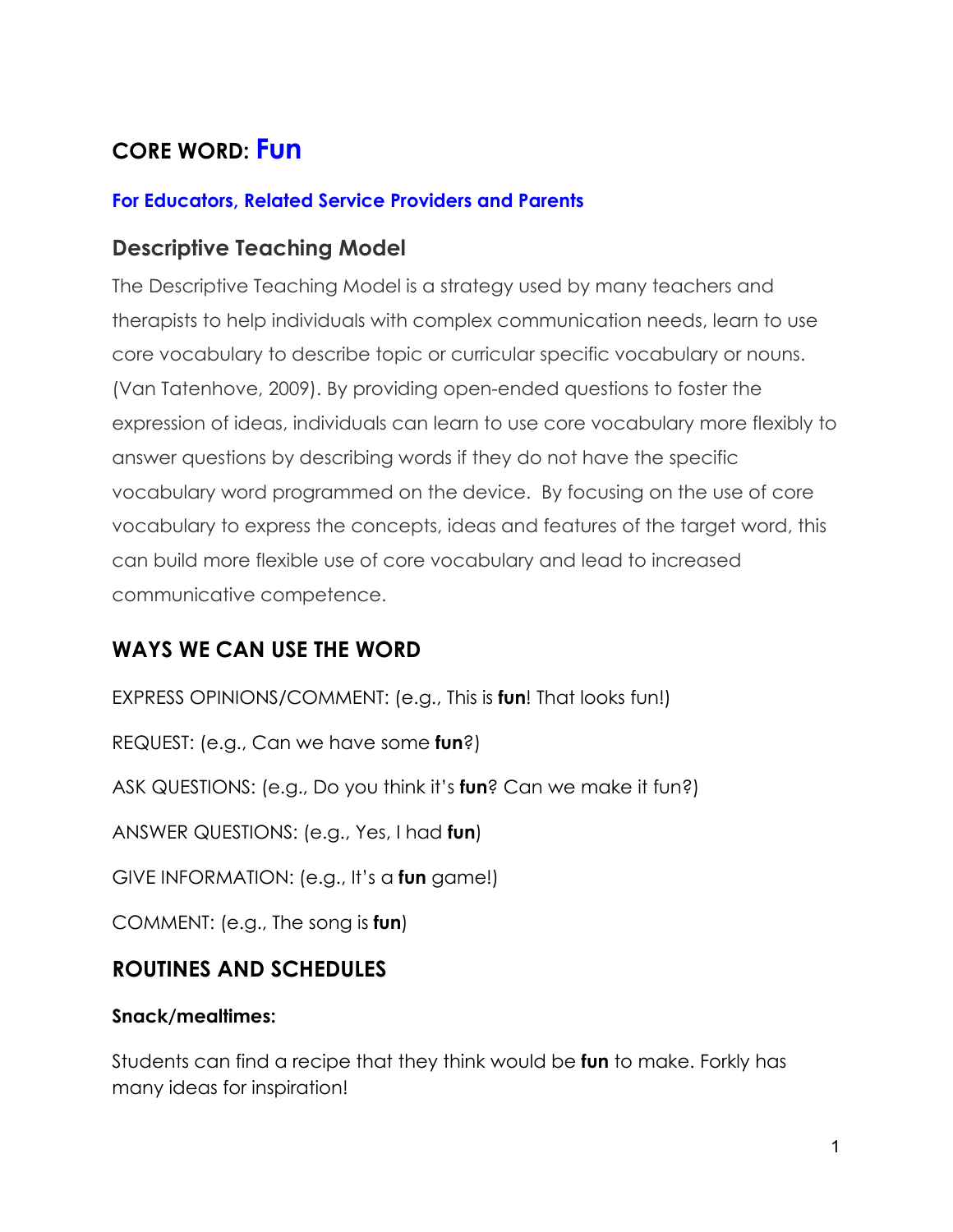[https://www.forkly.com/food/edible-crafts-for-kids-20-fun-filled-recipe-activities](https://www.forkly.com/food/edible-crafts-for-kids-20-fun-filled-recipe-activities-with-food/)[with-food/](https://www.forkly.com/food/edible-crafts-for-kids-20-fun-filled-recipe-activities-with-food/)



#### **Circle:**

Students can do a "show and tell" about what is **fun** for them. Other students can comment if they think the activity is fun or not fun for them.

### **PLAY**

#### **Toys and Games:**

When initiating play, students can ask each other what they would have **fun** playing with.

#### **Recess:**

During or after recess, adults can ask students how recess went. They can ask yes/no questions (Did you have **fun** on the slide? Was recess fun for you today?) or open-ended questions (How was recess? What was something fun you did at recess? Who did you have fun with at recess?).

### **READING**

Here are some suggested books on YouTube that can assist in teaching the core word:

[Winter Fun](https://tarheelreader.org/2019/01/01/winter-fun-16/) courtesy of watchdogs on Tar Heel Reader

<https://tarheelreader.org/2019/01/01/winter-fun-16/>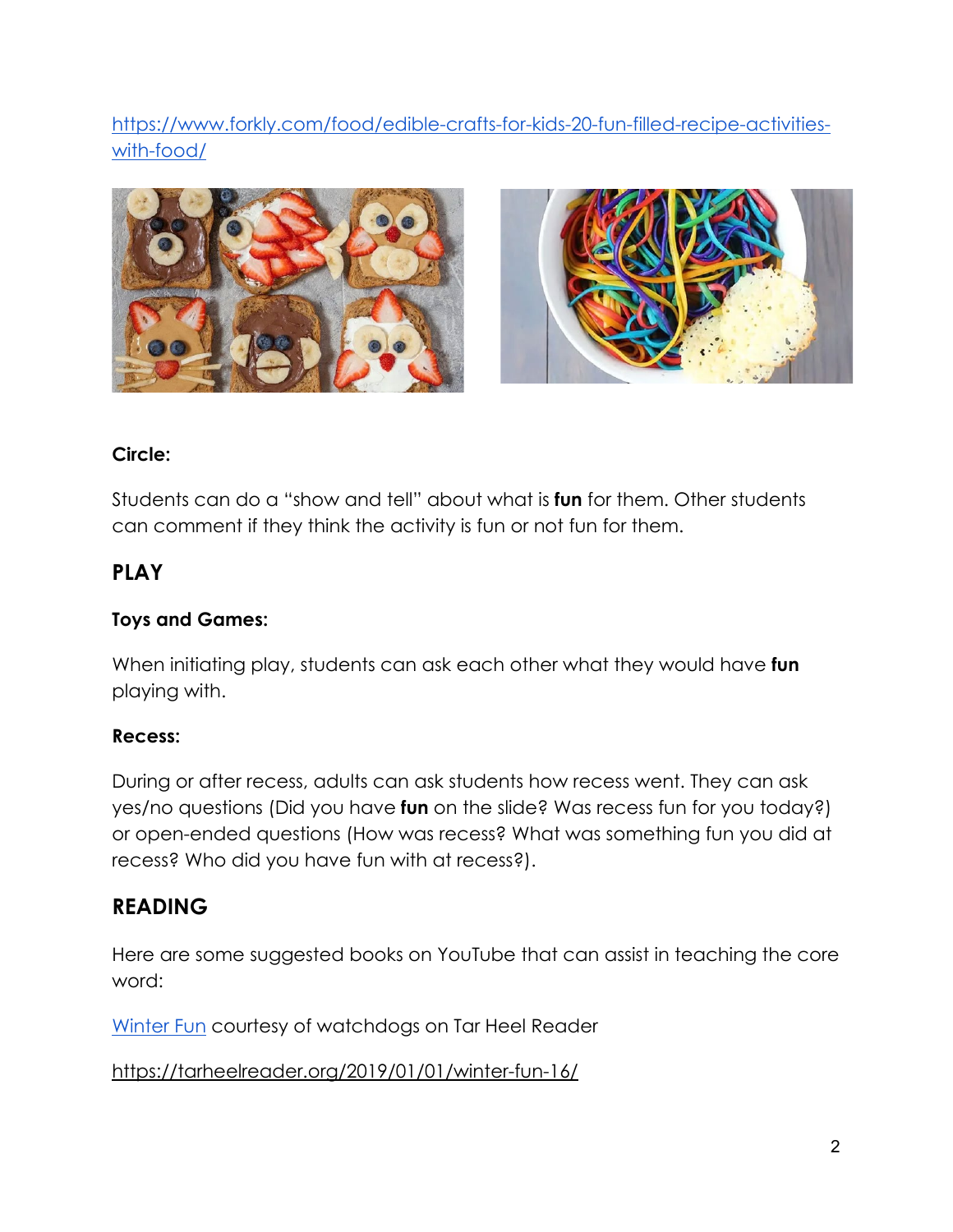Students and adults can read the story and vote on whether they think each snowy activity is **fun** or not fun.

My New Friend is So Fun! by Mo Willems | Read Aloud for Kids | amandpmstorytime

<https://www.youtube.com/watch?v=qJC5bXtYm9w>

This Book Will Not Be Fun, by Cirocco Dunlap |Kids Books Read Aloud |Storytime Now!

<https://www.youtube.com/watch?v=7CVQl3E9oCs>

## **SOCIAL INTERACTIONS AND VIDEO MODELING**

Facial expressions game -Adults can ask students questions such as, "Is this a facial expression we have when we're having **fun**?" Adults can also show videos and pause to ask the students if they think the people in the video are having fun.

Adults can engage in a fun activity with students and talk about what it feels like to have fun (e.g., my face is smiling, I feel excited, I want to jump and run, etc.)

# **SENSORY MOTOR**

Adults can set up various stations with different motor activities. After completing each station, students can describe whether they thought their station was **fun**.

# **VIDEOS, MUSIC, ANIMATED SHORTS**

[Wang Chung - Everybody Have Fun Tonight c](https://www.youtube.com/watch?v=S14z50LqvLE)ourtesy of TopPop

<https://www.youtube.com/watch?v=S14z50LqvLE>

[Trolls World Tour \(2020\) - Trolls Just Want to Have Fun Scene \(2/10\) c](https://www.youtube.com/watch?v=HOdgLprZCts&list=RDHOdgLprZCts&start_radio=1)ourtesy of Movieclips ("fun" song ends around 1:10 in the video)

[https://www.youtube.com/watch?v=HOdgLprZCts&list=RDHOdgLprZCts&start\\_r](https://www.youtube.com/watch?v=HOdgLprZCts&list=RDHOdgLprZCts&start_radio=1) [adio=1](https://www.youtube.com/watch?v=HOdgLprZCts&list=RDHOdgLprZCts&start_radio=1)

[The Beach Boys, Royal Philharmonic Orchestra - Fun, Fun, Fun \(Lyric Video\)](https://www.youtube.com/watch?v=xUGM1SkEfE4)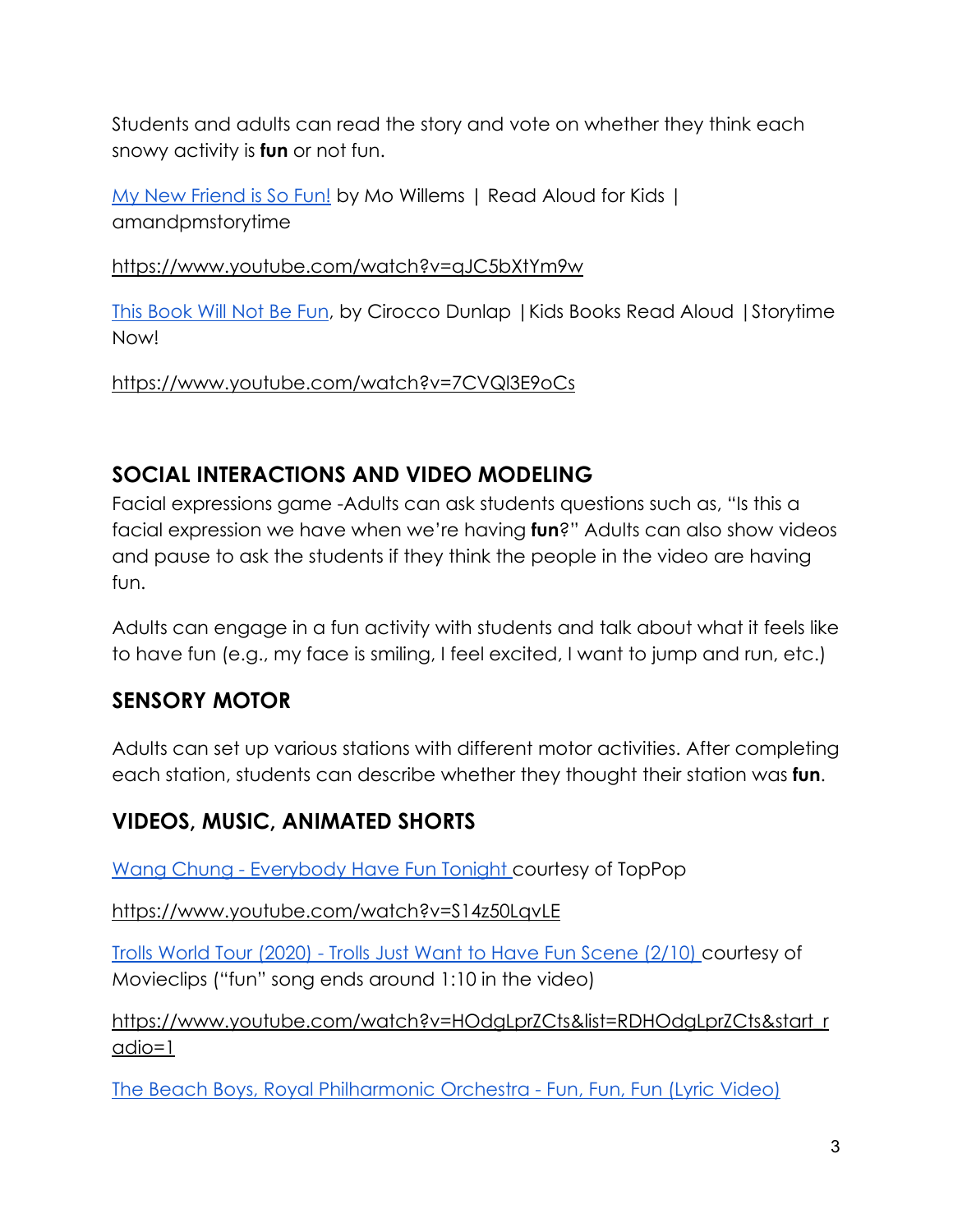#### <https://www.youtube.com/watch?v=xUGM1SkEfE4>

[Animals Having Fun on the First Day of Spring](https://www.youtube.com/watch?v=CeV40GIpgbA) courtesy of the Oregon Zoo

<https://www.youtube.com/watch?v=CeV40GIpgbA>

# **STRUCTURED ACTIVITIES**

[WHAT DO ELEPHANTS DO FOR FUN?](https://animals.mom.com/elephants-fun-4089.html) Courtesy of Pamela Miller from Mom.com

#### <https://animals.mom.com/elephants-fun-4089.html>

Students and adults can read the short article on what elephants like to do for fun. Students can vote if they think each activity is **fun** or not fun.

# **ART OR SCIENCE ACTIVITIES**

Students can make a photobook documenting a **fun** day full of fun activities. Students can share their photobooks with their peers and talk about why each event documented was fun.

Students can make scrapbooks with friends with photos of people and animals having **fun**. They can share their scrapbooks with peers and talk about how the people and animals look (e.g., they look happy) and what fun things they are doing.

# **USE OF APPS OR OTHER TECHNOLOGY**

Adults can sit with students and go through the apps on their devices and ask if they think each app is **fun** or not **fun**. After completing any game or activity on a device, the same question can be asked.

*Donut Maker*- Students can follow the steps to make a donut, then put fun toppings on it.

**WORD WALL:** Create a WordWall and add **'fun'** to the list.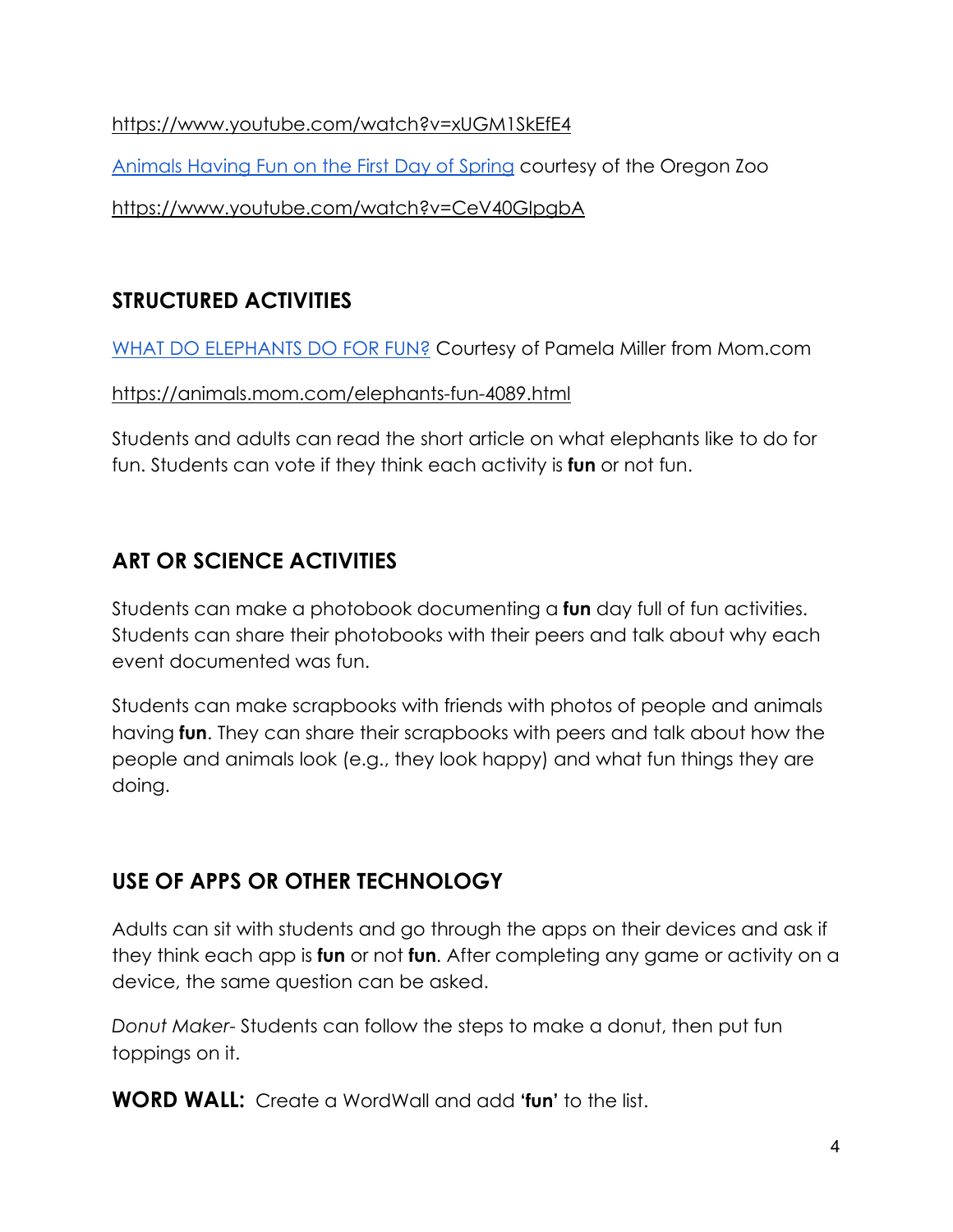**READING and the Word Wall:** Sound out the letters together. Have the students find the word on the AAC system.

**WRITING and the Word Wall**: Using a pencil or alternative pencil, have students try to type the word on the keyboard or write the word together.

For specific questions or more ideas regarding this core word Activity Sheet, please contact Sophie Goodwin, M.S., CCC-SLP @ [sophieDgoodwin@gmail.com](mailto:sophieDgoodwin@gmail.com) or Beth Kenney @ [bkenney@hershey.k12.pa.us.](mailto:bkenney@hershey.k12.pa.us)

Thank you!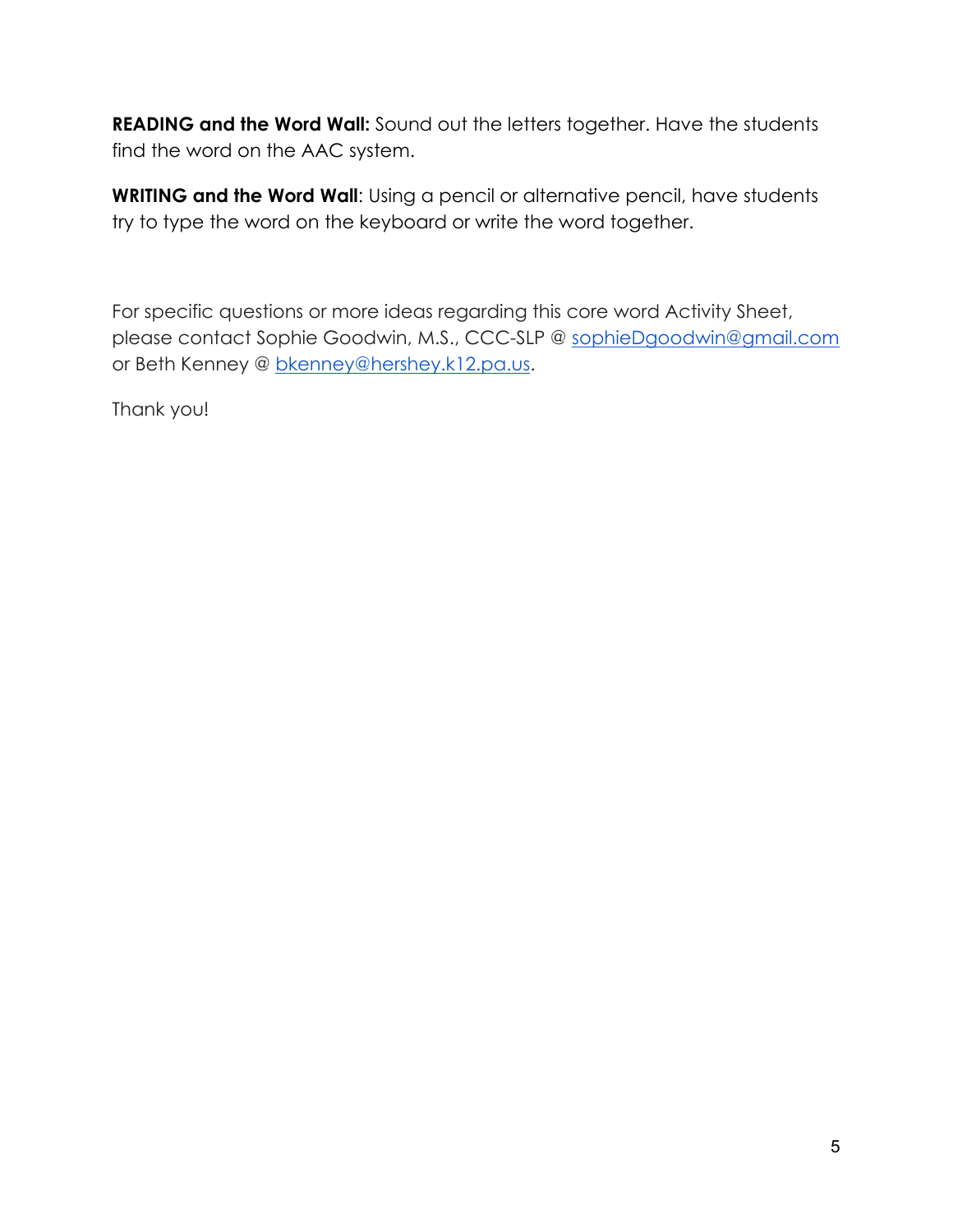# **CORE WORD: You're welcome**

#### **For Educators, Related Service Providers and Parents**

### **Descriptive Teaching Model**

The Descriptive Teaching Model is a strategy used by many teachers and therapists to help individuals with complex communication needs, learn to use core vocabulary to describe topic or curricular specific vocabulary or nouns. (Van Tatenhove, 2009). By providing open-ended questions to foster the expression of ideas, individuals can learn to use core vocabulary more flexibly to answer questions by describing words if they do not have the specific vocabulary word programmed on the device. By focusing on the use of core vocabulary to express the concepts, ideas and features of the target word, this can build more flexible use of core vocabulary and lead to increased communicative competence.

### **WAYS WE CAN USE THE WORD**

SOCIAL ROUTINE **(**e.g. "Thank you" ..." **You're welcome**!") INVITE (e.g. **You're welcome** to come along if you want)

### **ROUTINES AND SCHEDULES**

**Snack/mealtimes:** Students can request snack items or request assistance with meal preparation. If/when students say, "thank you," adults can respond with "**you're welcome**!"

**Circle:** Students can choose props for songs (e.g., animals for Old McDonald). Students can take turns passing out the props and say **you're welcome** after their peers thank them.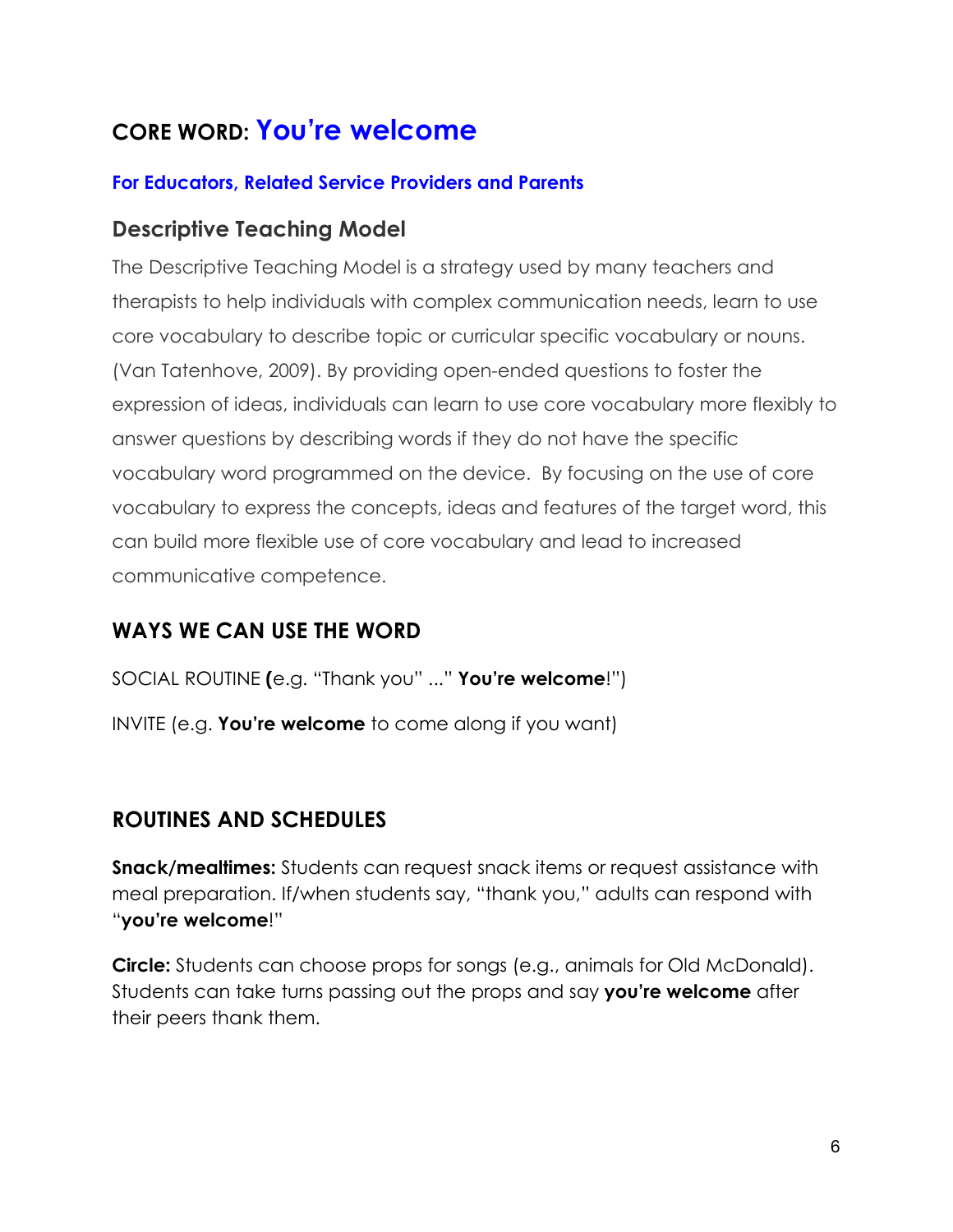### **PLAY**

#### **Toys and Games:**

Tea party - Students or adults can ask for a variety of favors (e.g., please pour me tea, more cookies please, etc.) and respond with "you're welcome"

Play "store", ice cream shop, etc. - Students can ask for items and thank the cashier or waitress, cashier/wat

#### **Recess:**

On the way out to recess, students can take turns holding the door open. When someone thanks them, they can practice saying, "**You're welcome!**"

### **READING**

Here are some suggested books on YouTube that can assist in teaching the core word:

Manners Time, by Elizabeth Verdick |Little Bookworms

<https://www.youtube.com/watch?v=kOMpmkDgT3c>

The Berenstain Bears Say Please and Thank You, by Jan Berenstain |Triple C

<https://www.youtube.com/watch?v=-duAVf-PO1g>

# **SOCIAL INTERACTIONS AND VIDEO MODELING**

Adults can model the use of "**you're welcome**" in naturally occurring situations and activities, such as during mealtimes, passing out school materials, sharing toys, and during recess or unstructured activities.

### **SENSORY MOTOR**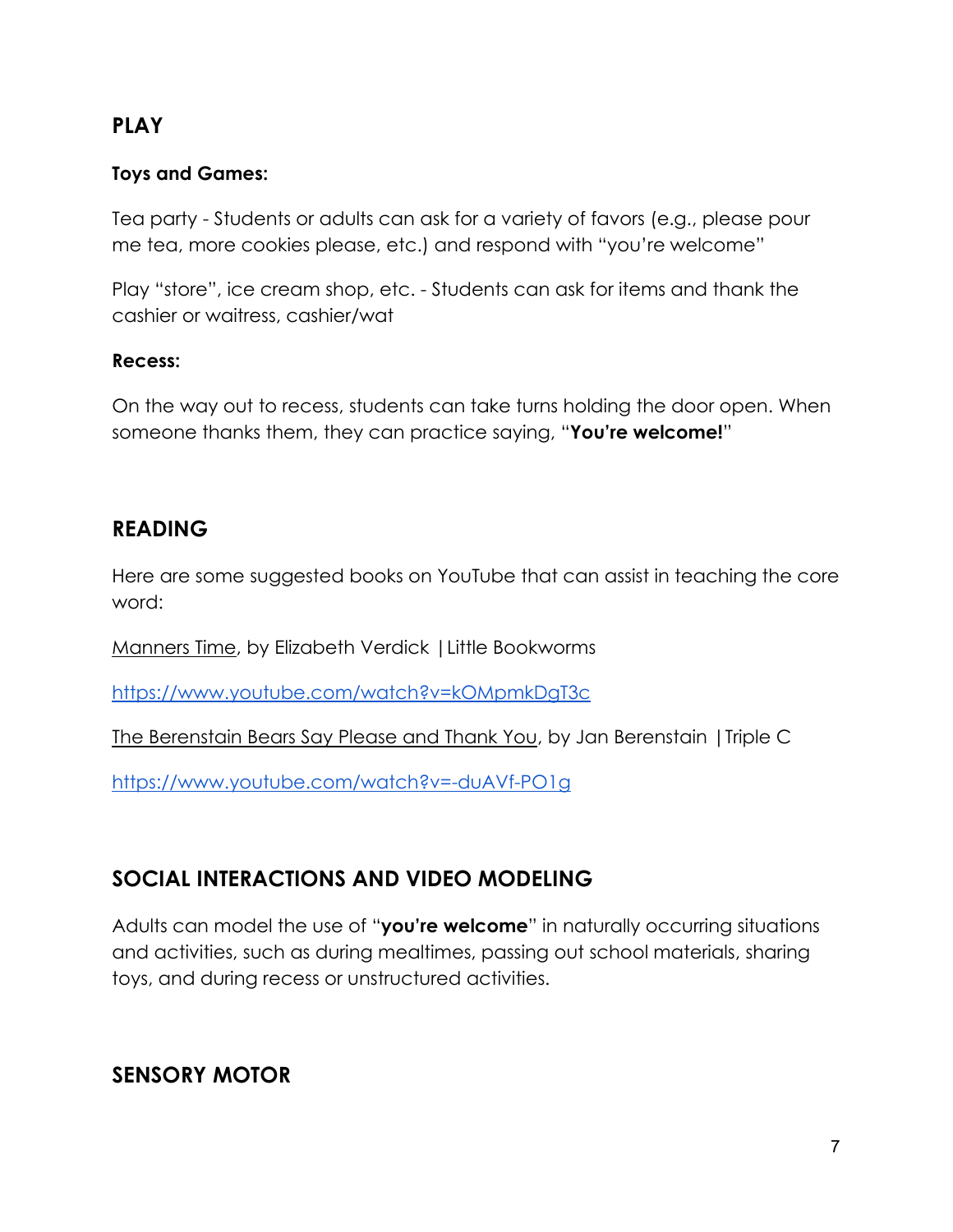Adults can print out strips of paper with "**you're welcome**" typed out or written (or students can write and/or cut), then place the strips into a sensory bin. Students can sort through and find all the strips, and practice saying "you're welcome" every time they find one. This can be done errorless with just "you're welcome" in the sensory bin, or adults can put other words so students practice discriminating among words. Another option would be to print out the AAC icons to make it easier for students to recognize and read.

## **VIDEOS, MUSIC, ANIMATED SHORTS**

[You're Welcome](https://www.youtube.com/watch?v=r4KTqce-9Z0) - Dwayne Johnson - Moana - DisneyMusicVevo

<https://www.youtube.com/watch?v=r4KTqce-9Z0>

[The Courtesy Words Song | Learning Polite Words in English | Courtesy of](https://www.youtube.com/watch?list=PL_ym6QHjS1szUhzH9URPbDflLczfPHF6P&v=YVahJKMk2VY&feature=emb_logo)  [Scratch Garden](https://www.youtube.com/watch?list=PL_ym6QHjS1szUhzH9URPbDflLczfPHF6P&v=YVahJKMk2VY&feature=emb_logo)

[https://www.youtube.com/watch?list=PL\\_ym6QHjS1szUhzH9URPbDflLczfPHF6P&v](https://www.youtube.com/watch?list=PL_ym6QHjS1szUhzH9URPbDflLczfPHF6P&v=YVahJKMk2VY&feature=emb_logo) [=YVahJKMk2VY&feature=emb\\_logo](https://www.youtube.com/watch?list=PL_ym6QHjS1szUhzH9URPbDflLczfPHF6P&v=YVahJKMk2VY&feature=emb_logo)

Thank You - You're Welcome |Core Vocabulary Song |Speech and Language Songs

<https://www.youtube.com/watch?v=cx8UnW1DbBU>

### **STRUCTURED ACTIVITIES**

Adults can explicitly teach when we say "**you're welcome**" by modeling a communication exchange.

If students run a coffee cart or school store, they can practice using thank you and "you're welcome" during naturally occurring opportunities.

### **ART OR SCIENCE ACTIVITIES**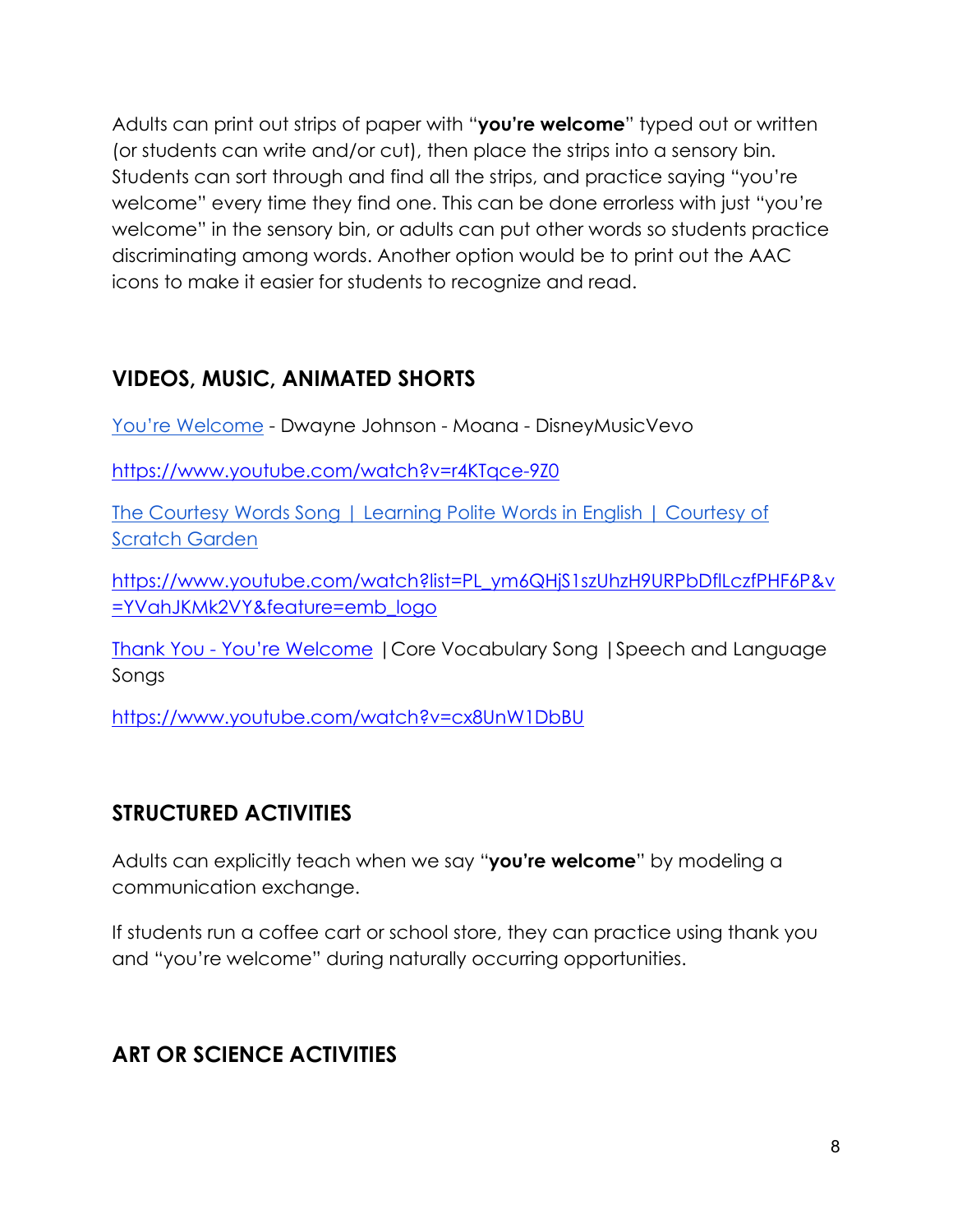Students can make and decorate cards. They can ask each other and the adults for materials and say thank you and "**you're welcome**" as appropriate.

# **USE OF APPS OR OTHER TECHNOLOGY**

When students need assistance with technology-related tasks, such as accessing YouTube, obtaining headphones, etc. they can ask for help from an adult. When the student says, "Thank you," the adult can model "You're welcome!"

**WORD WALL:** Create a WordWall and add **'you're welcome'** to the list.

**READING and the Word Wall:** Sound out the letters together. Have the students find the word on the AAC system.

**WRITING and the Word Wall:** Using a pencil or alternative pencil, have students try to type the word on the keyboard or write the word together.

For specific questions or more ideas regarding this core word Activity Sheet, please contact Sophie Goodwin, M.S., CCC-SLP @ [sophieDgoodwin@gmail.com](mailto:sophieDgoodwin@gmail.com) or Beth Kenney @ [bkenney@hershey.k12.pa.us.](mailto:bkenney@hershey.k12.pa.us)

Thank you!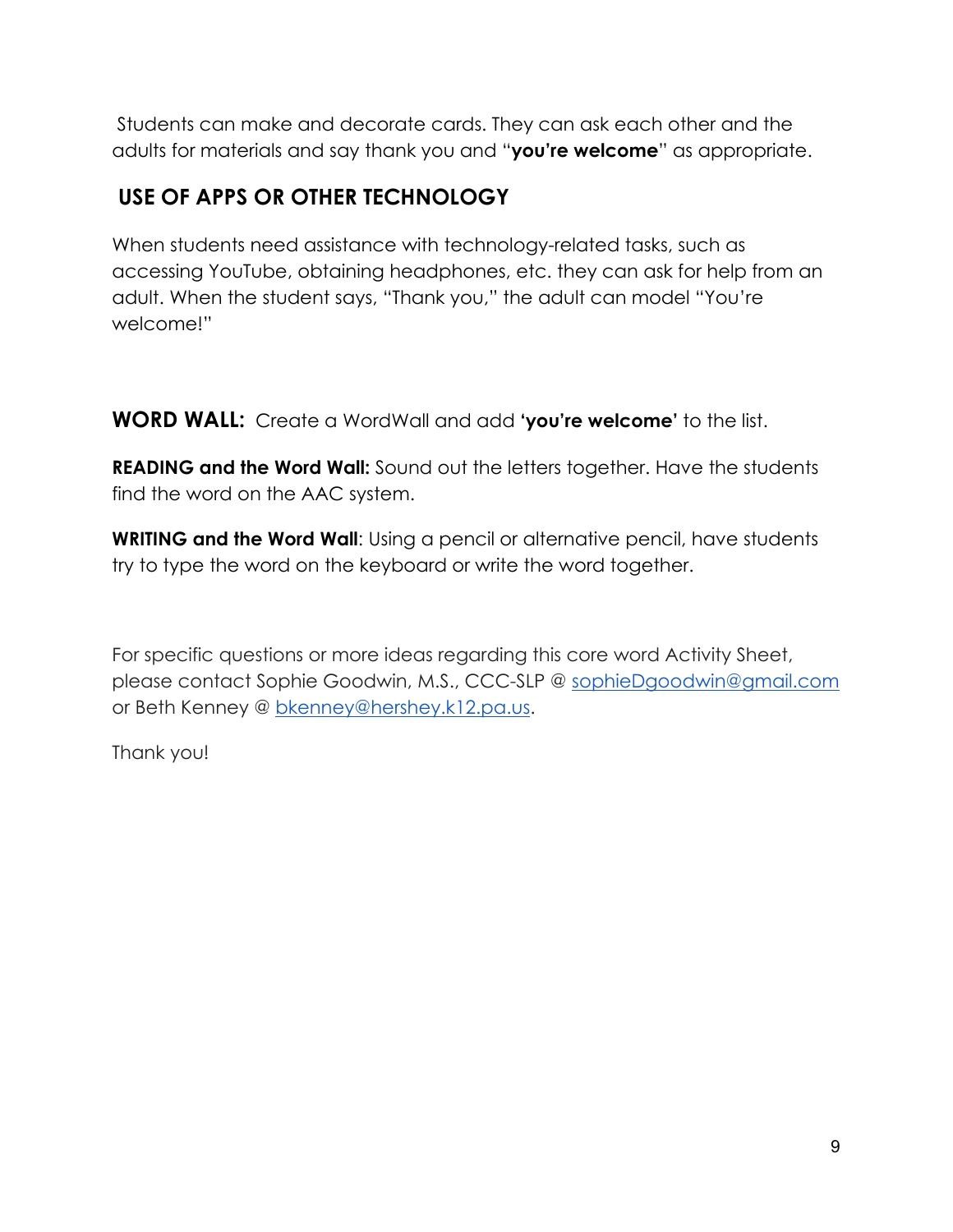# **CORE WORD: When**

#### **For Educators, Related Service Providers and Parents**

#### **Descriptive Teaching Model**

The Descriptive Teaching Model is a strategy used by many teachers and therapists to help individuals with complex communication needs, learn to use core vocabulary to describe topic or curricular specific vocabulary or nouns. (Van Tatenhove, 2009). By providing open-ended questions to foster the expression of ideas, individuals can learn to use core vocabulary more flexibly to answer questions by describing words if they do not have the specific vocabulary word programmed on the device. By focusing on the use of core vocabulary to express the concepts, ideas and features of the target word, this can build more flexible use of core vocabulary and lead to increased communicative competence.

### **WAYS WE CAN USE THE WORD**

ASK QUESTIONS:(e.g. **When** will they get here?) WHINE (e.g. **When** do I get some?) EXPRESS A FEELING (e.g. **When** \_\_\_\_\_\_ happens, I feel \_\_\_\_\_) CLARIFY (e.g. **When** did they get here?)

### **ROUTINES AND SCHEDULES**

**Schedules:** When going over a schedule as a class, students and adults can talk about **when** each activity is going to take place during the day. (e.g. **When** is snack? Snack is at 10. **When** is math? Math is at 11, etc.)

**PLAY**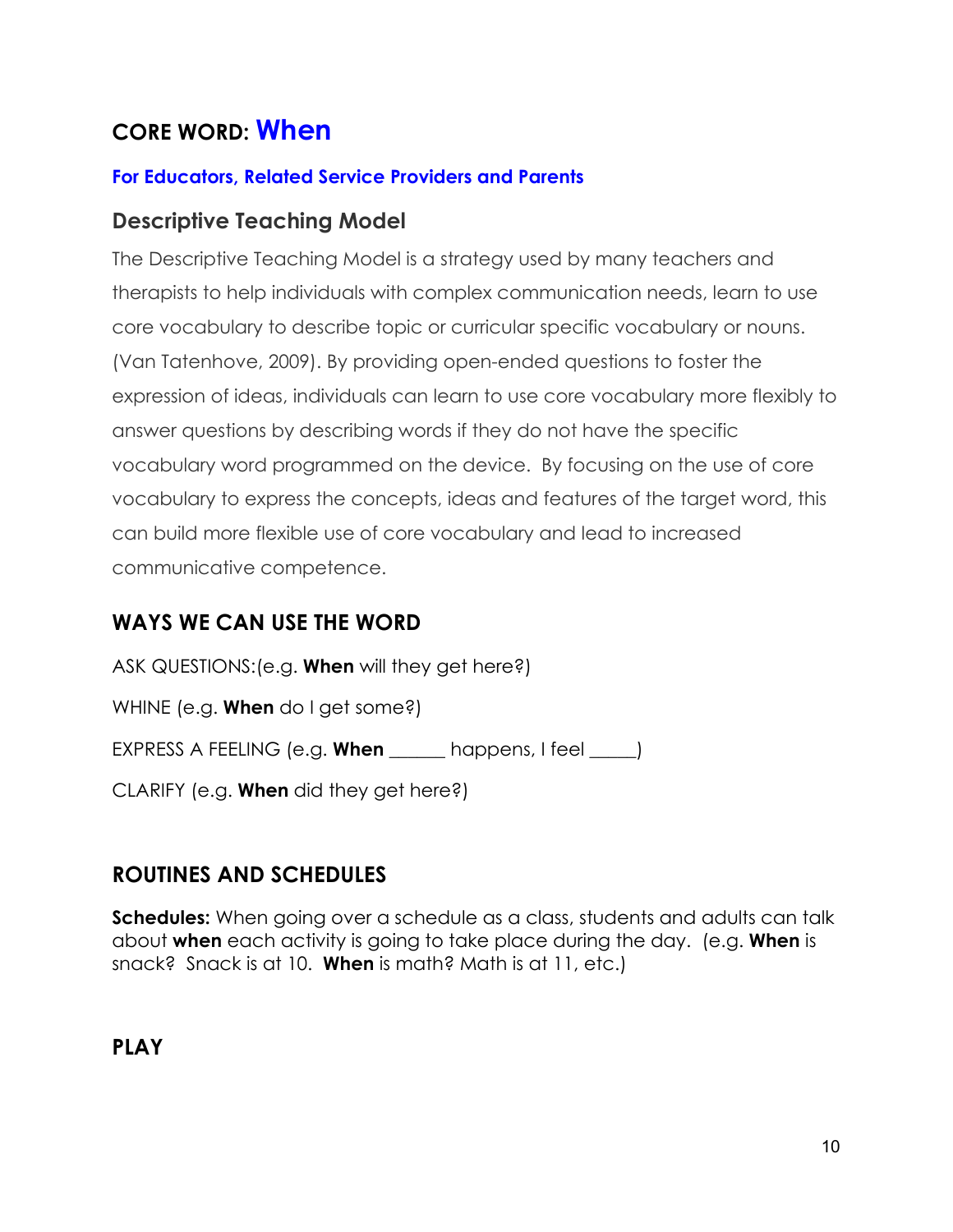**Recess:** Adults and students can talk about **when** it is going to be their turn to play a particular game during recess. (e.g. **when** is it going to be my turn? It will be your turn **when** Molly is done swinging on the swing or **when** Molly has been on the swing for five minutes, whichever is first, etc.)

### **READING**

Here are some suggested books on YouTube that can assist in teaching the core word:

When Spring Comes by Kevin Henkes, courtesy of PV Storytime: [https://www.youtube.com/watch?v=\\_IMQguIVLL4&ab\\_channel=PVStorytime](https://www.youtube.com/watch?v=_IMQguIVLL4&ab_channel=PVStorytime) This book talks about what nature looks like before spring comes. If you wait for **when** spring comes, you will see nature change the way it looks and the animals that come out during spring.

When I Grow Up by Al Yankovic, courtesy of Listen and Learn with Mr. Z.: [https://www.youtube.com/watch?v=CEmTMTt9ujI&ab\\_channel=ListenandLearn](https://www.youtube.com/watch?v=CEmTMTt9ujI&ab_channel=ListenandLearnwithMr.Z) [withMr.Z](https://www.youtube.com/watch?v=CEmTMTt9ujI&ab_channel=ListenandLearnwithMr.Z)

This book is from the point of view of a young boy who has been thinking a lot about what he wants to be **when** he grows up. He shares with his class all the different things he wants to be **when** he grows up.

### **SOCIAL INTERACTIONS AND VIDEO MODELING**

Students can take turns telling parts of a story. Before the story is being told, the adults can stress about **when** it is going to be someone's turn to talk and add to the story. If the students have a different time remembering **when** it is their turn, the class and adult can go over the rules of who talks **when** to remind everyone of what is happening.

### **SENSORY MOTOR**

Students and adults can use a sensory bin. As students and adults take out different items, they can discuss **when** they would see and/or use the item they selected from the box.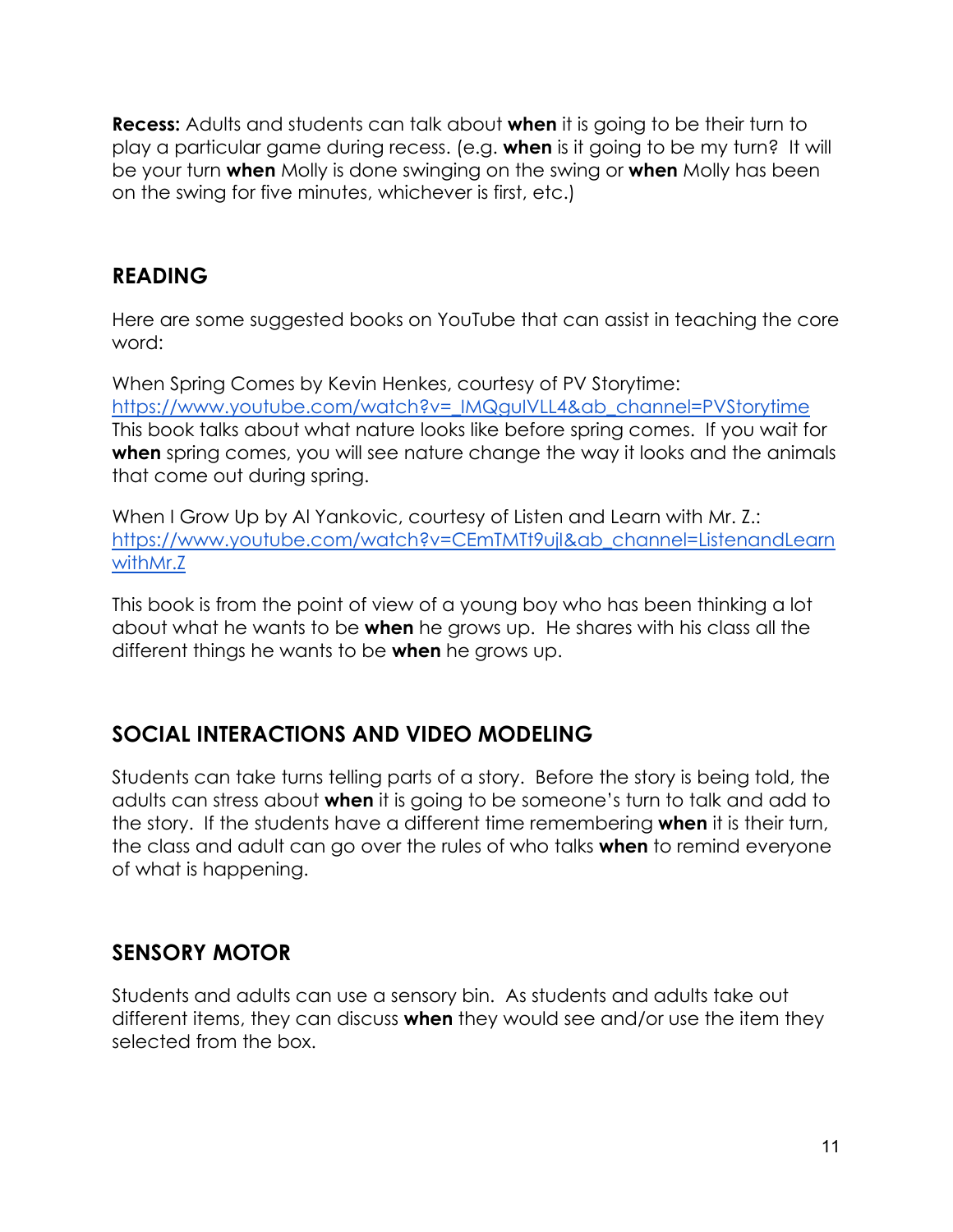# **VIDEOS, MUSIC, ANIMATED SHORTS**

**When** sight word by Jan Richardson and Jack Hartmann, courtesy of Jack Hartmann Kids Music Channel: [https://www.youtube.com/watch?v=jtvzauEA-](https://www.youtube.com/watch?v=jtvzauEA-4k&ab_channel=JackHartmannKidsMusicChannel)[4k&ab\\_channel=JackHartmannKidsMusicChannel](https://www.youtube.com/watch?v=jtvzauEA-4k&ab_channel=JackHartmannKidsMusicChannel)

Mr. Clown's Word of the Day: Sight Word "**When**", courtesy of Mr. Clown TV: [https://www.youtube.com/watch?v=Bn8Qj4WXJd4&ab\\_channel=Mr.ClownTV](https://www.youtube.com/watch?v=Bn8Qj4WXJd4&ab_channel=Mr.ClownTV)

**When** You Wish Upon a Star from Pinocchio, courtesy of Disney Musics: [https://www.youtube.com/watch?v=pguMUFyJ3\\_U&ab\\_channel=DisneyMusics](https://www.youtube.com/watch?v=pguMUFyJ3_U&ab_channel=DisneyMusics)

**When** I look at you by Miley Cyrus, courtesy of Miley Cyrus: [https://www.youtube.com/watch?v=8wxOVn99FTE&ab\\_channel=MileyCyrusVE](https://www.youtube.com/watch?v=8wxOVn99FTE&ab_channel=MileyCyrusVEVO) [VO](https://www.youtube.com/watch?v=8wxOVn99FTE&ab_channel=MileyCyrusVEVO)

**When** you look me in the eyes by the Jonas Brothers, courtesy of Jonas Brothers: [https://www.youtube.com/watch?v=CHiIm50fsNI&ab\\_channel=JonasBrothersVE](https://www.youtube.com/watch?v=CHiIm50fsNI&ab_channel=JonasBrothersVEVO) [VO](https://www.youtube.com/watch?v=CHiIm50fsNI&ab_channel=JonasBrothersVEVO)

**When** you say nothing at all by Alison Krauss, courtesy of Alison Krauss: [https://www.youtube.com/watch?v=1SCOimBo5tg&ab\\_channel=AlisonKraussV](https://www.youtube.com/watch?v=1SCOimBo5tg&ab_channel=AlisonKraussVEVO) [EVO](https://www.youtube.com/watch?v=1SCOimBo5tg&ab_channel=AlisonKraussVEVO)

# **STRUCTURED ACTIVITIES**

Adults can have different **when** questions for their students to answer:

| When do you eat?                     |
|--------------------------------------|
| When do you go to bed?               |
| When do you take a bath?             |
| When do you put on a coat?           |
| When do you use an umbrella?         |
| When do you put on shoes?            |
| When do you use a flashlight?        |
| <b>When</b> do you go to the doctor? |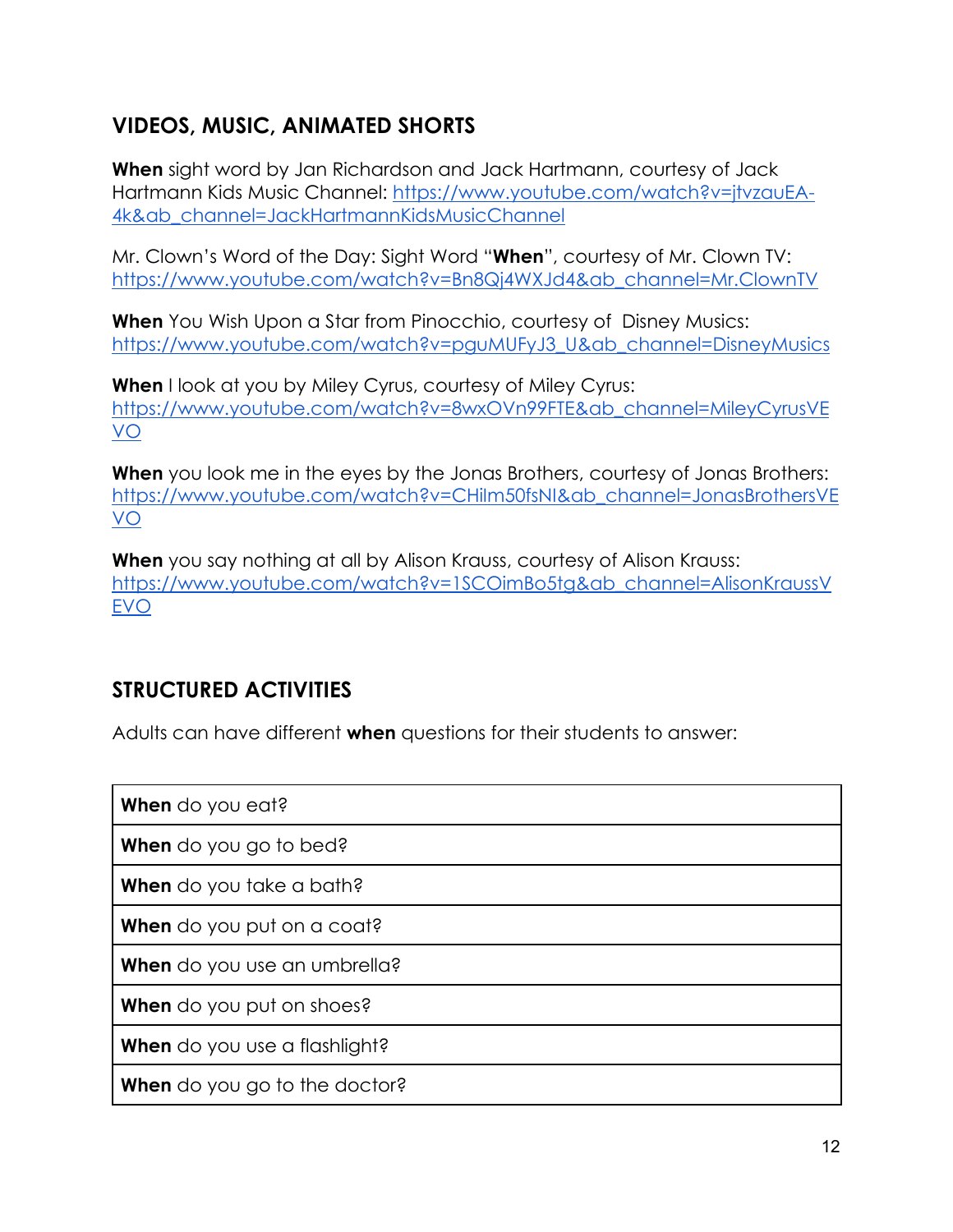Adults can also use low tech sorting sheets to help with **when** questions, courtesy of SpeechLanguageKids



# **ART OR SCIENCE ACTIVITIES**

Students and adults can talk about **when** to use an umbrella and rain boots and then make umbrellas and rain boots with raindrops. Photo courtesy of keepinglifecreative.com